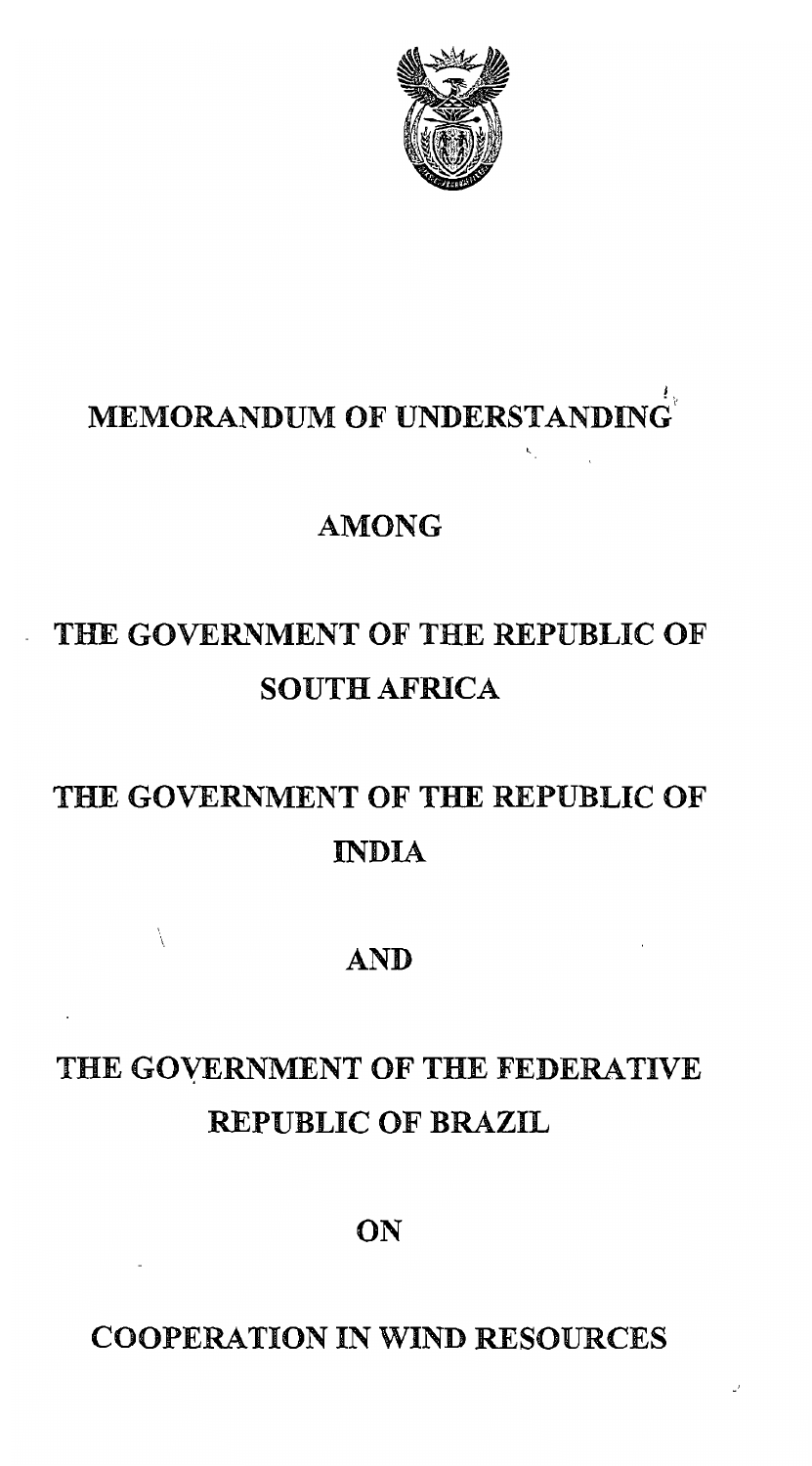#### PREAMBLE

The Government of the Republic of South Africa, the Government of the Federative Republic of Brazil and the Government of the Republic of India (hereinafter jointly referred to as the "Parties" and separately as a "Party" ;)

**TAKING** into account the need for the strengthening of south-south cooperation in strategic areas, including energy;  $\mathcal{V}_{\mathcal{S}}$ 

**RECOGNIZING** the common interests shared by the Parties in the development of safe, renewable, and environmentally sustainable energy sources and the accruing benefits for the development of rural communities derived from the use of alternative sources of energy;

RECALLING the existing cooperation between the Parties in the area of the use of alternative sources of energy, including the Memorandum of Understanding on the Establishment of a Trilateral Task Team on Biofuels signed on 13 September 2006;

#### HAVE REACHED the follow understanding:

# ARTICLE 1 AREAS OF COOPERATION

- 1. The Parties shall cooperate in the following areas:
	- (a) Wind power resource assessment through various measurement and modelling methodologies in order to identify the technical and economic potential of wind resources;
	- (b) Standards, testing facilities and certification procedures for wind resource system, subsystem, and components;
	- (c) Deployment of wind power systems; and
	- (d) Design and development of wind power systems including low wind regimes.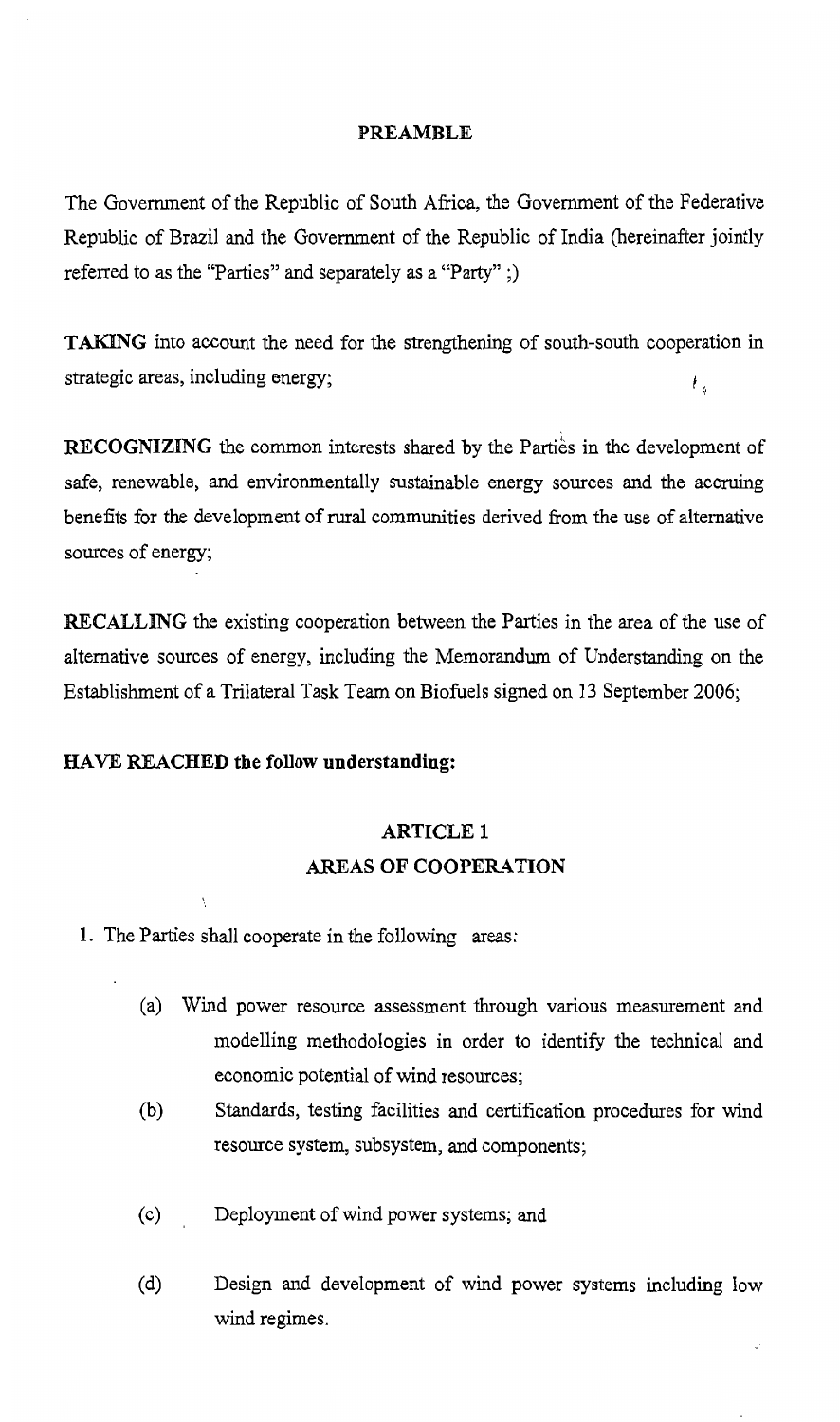2. The Parties shall identify relevant research institutions and expert organizations in the respective countries to strengthen linkages of cooperation in the areas referred to in sub- Article (1) above.

3. Tbe Parties shall further cooperate in the fields referred to in sub-Article (I) under the aegis of the IBSA Working Group on Energy.

 $\mathbf{F}_{\mathrm{p}}$ 

# ARTICLE 2 AMENDMENTS

 $\tilde{\textbf{t}}_i$ 

This Memorandum of Understanding may be amended by mutual consent of the Parties through an Exchange of Notes between the Parties through the diplomatic channels.

# ARTICLE 3 SETTLEMENT OF DISPUTES

Any dispute among the Parties arising out of the interpretation, application or implementation of the provisions of this Memorandum of Understanding shall be settled through consultation and negotiations among the Parties.

#### ARTICLE 4 Ì. ENTRY INTO FORCE, DURATION AND TERMINATION

- (1) This Memorandum of Understanding shall enter into force on the date of signature thereof.
- (2) This Memorandum of Understanding may be terminated by a Party giving three  $(3)$  months written notice in advance to the other Parties of its intention to terminate the Memorandum of Understanding.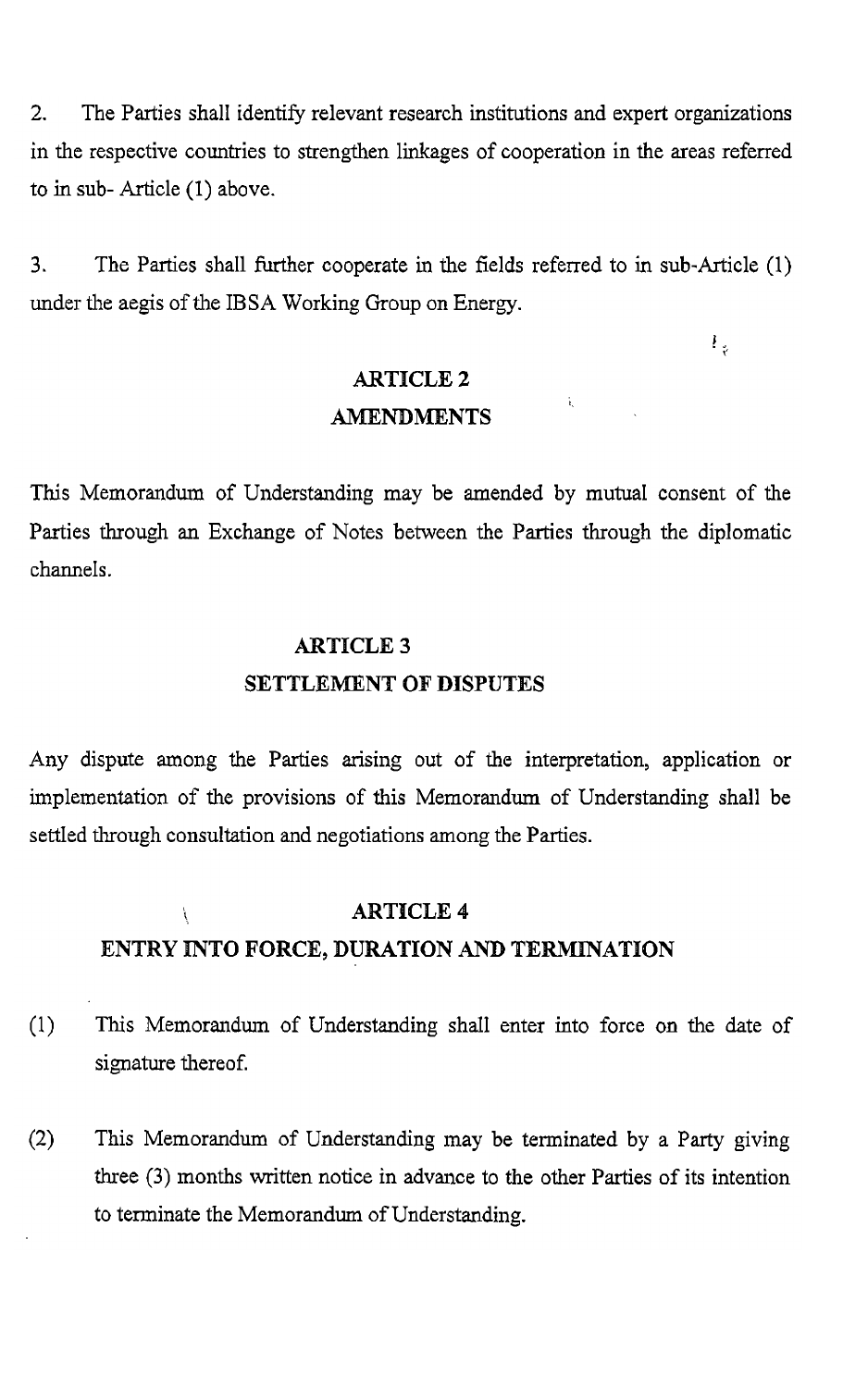IN WITNESS WHEREOF the undersigned, being du1y authorised thereto by their respective Governments, have signed this Memorandum of Understanding in three originals, in the English, Portuguese and Hindi languages, all texts being equally authentic. In case of divergence of interpretation, the English text shall prevail.

DONE at.  $A \in \mathbb{Z} \cap A$ ... on this. $\langle Z^{\psi} \rangle$ . day of  $\mathbb{Z} \subseteq \mathbb{Z} \cap A \in \mathbb{Z}$ . 2007. WC Uma FOR THE GOVERNMENT FOR THE GOVERNMENT FOR THE GOVERNMENT

OF THE REPUBLIC OF SOUTH AFRICA

**OF THE REPUBLIC OF INDIA** 

OF THE FEDERATIVE REPUBLIC OF BRAZIL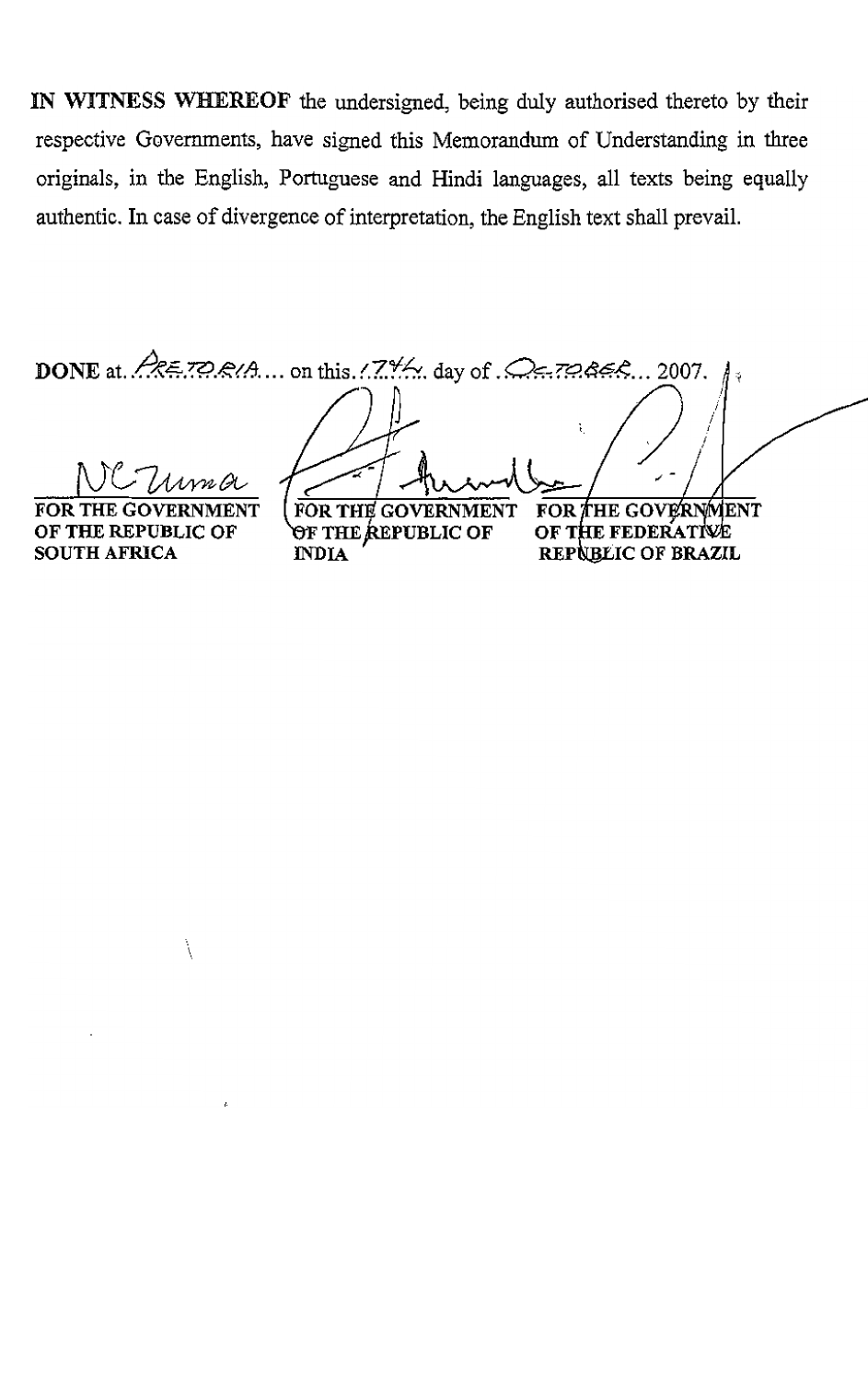#### MEMORANDO DE ENTENDIMENTO ENTRE 0 GOVERNO DA REPUBLICA DA AFRICA DO SUL, 0 GOVERNO DA REPUBLICA DA iNDIA E 0 GOVERNO DA REPUBLICA FEDERATIVA DO BRASIL,  $L_{\rm g}$ SOBRE COOPERAÇÃO EM RECURSOS EÓLICOS

## Preâmbulo

o Govemo da Republica da Africa do Sul

o Govemo da Republica da India

e

o Govemo da Republica Federativa do Brasil,

(doravante conjuntamente denominados "Partes" e, separadamente, **"Parte"),**

Considerando a necessidade de fortalecimento da cooperação Sul-Sul **em\,areas estrategicas, incluindo recursos energeticos;**

Reconhecendo os interesses comuns compartilhados pelas Partes no desenvolvimento de fontes de energia seguras, renováveis e ambientalmente sustentáveis, bem como os beneficios, para o desenvolvimento das comunidades rurais, decorrentes do uso de fontes altemativas de energia;

Recordando a cooperação existente entre as Partes no setor de fontes altemativas de energia, incluindo <sup>0</sup> Memorando de Entendimento para estabelecer Força-Tarefa Trilateral sobre Biocombustíveis, assinado em 13 de setembro de 2006;

Chegaram ao seguinte entendimento: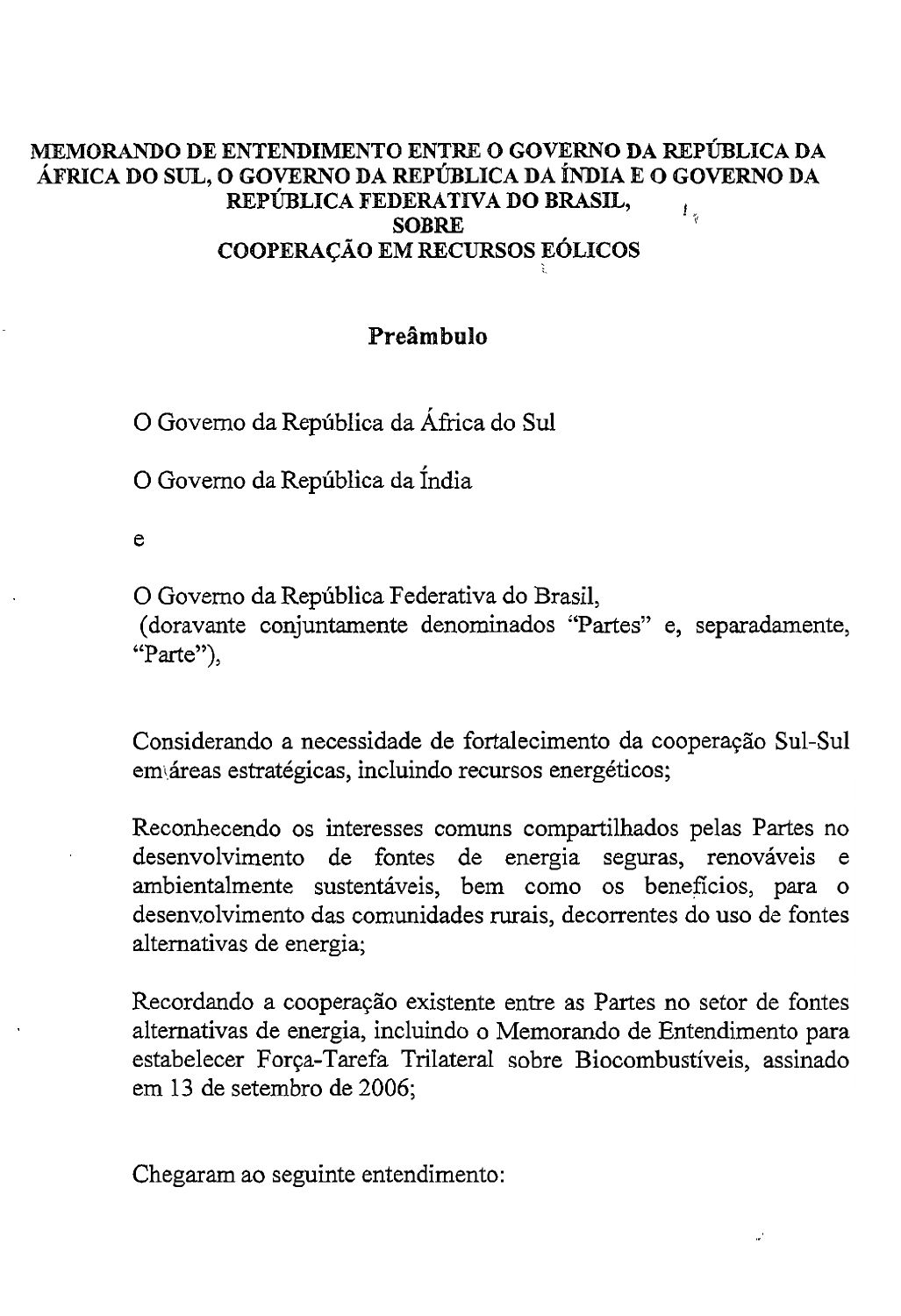# Artigo 1

## Áreas de cooperação

As Partes estabelecerão cooperação nas seguintes áreas:

1.

- a) avaliação dos recursos energéticos eólicos, por meio de várias metodologias de mensuração e modelagem, para identificar o potencial técnico e econômico dos recursos eólicos;
- b) padrões, instalações para testes e procedimentos de certificação para sistemas, subsistemas e componentes de recursos e6licos;
- c) emprego de sistemas de energia e6lica; e
- d) projeto e desenvolvimento de sistemas de energia e61ica, incluindo sistemas para regimes de ventos escassos.
- 2. As Partes identificarão instituições de pesquisa e outras organizações especializadas relevantes para o fortalecimento dos laços de cooperação nas areas referidas no primeiro inciso deste Artigo.

3. As Partes cooperarao, nas areas referidas no primeiro inciso deste Artigo, sob a coordenação do Grupo de Trabalho de Energia do IBAS.

### Artigo 2

## Emendas

Este Memorando de Entendimento poderá ser emendado por consentimento mutuo das Partes, por meio de Troca de Notas entre as Partes, por via diplomática.